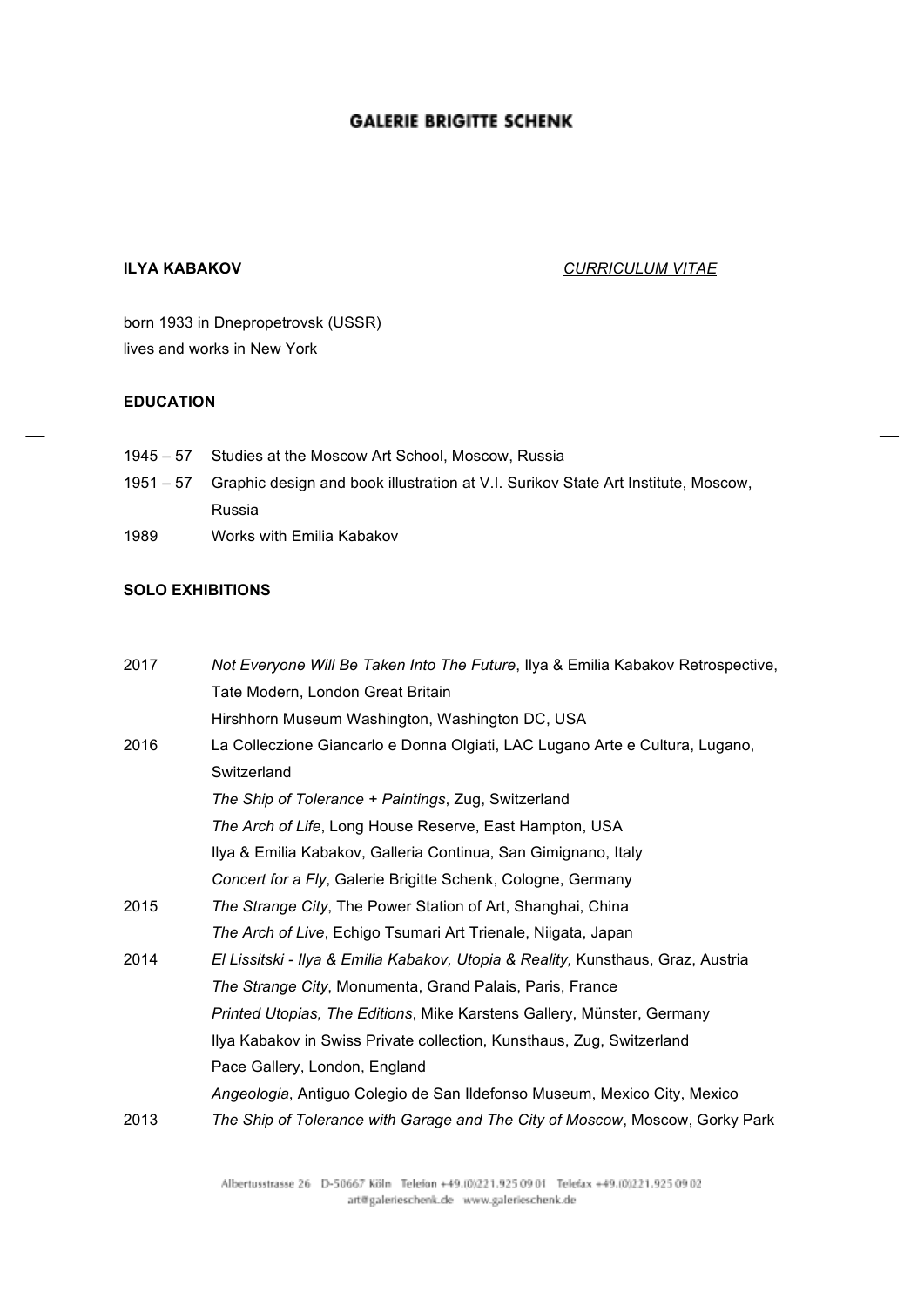|         | The Ship Of Tolerance, Dumbo, New York, USA                                         |
|---------|-------------------------------------------------------------------------------------|
|         | El Lissitski - Ilya & Emilia Kabakov, Multimedia Museum, Moscow                     |
|         | The Red October Factory, Moscow, Russia                                             |
|         | Museum Sztuki Wspotczesnej MOCAK, Krakau, Poland                                    |
|         | Pace Gallery, New York, USA                                                         |
|         | Two Mountains, Sprovieri Gallery, London, Great Britain                             |
|         | The Happiest Man, Ambika P3, London, Great Britain                                  |
| 2012    | Ilya & Emilia Kabakov, Retrospective, Sprengel Museum, Hannover, Germany            |
|         | Galleria Lia Rumma. Milan, Italy                                                    |
|         | The Henie Onstad Art Centre, Høvikodden, Norway                                     |
|         | Kiev International Biennale, Kiev, Ukraine                                          |
|         | Museu de Arte do Rio Grande do Sul Ado Malagoli, Porto Alegre, Brazil               |
|         | Ilya & Emilia Kabakov - El Lissitsky, Vanabbemuseum, Eindhoven, Holland             |
| 2011    | Ilya & Emilia Kabakov, Center of Cosmic Energy, Galerie Brigitte Schenk,            |
|         | Cologne, Germany                                                                    |
|         | HEMPHILL Fine Arts, Washington, D.C.                                                |
|         | Ilya and Emilia Kabakov, I Don't Know, Galeri Artist, Berlin, Germany               |
| 2010    | Décor for Peter Eötvös's Opera, The Tragedy of the Devil, National Theatre,         |
|         | Munich, Germany                                                                     |
|         | The Blue Carpet, MACRO Museo di Arte Contemporanea. Rome, Italy                     |
|         | The Flying Paintings, Galerie Thaddaeus Ropac, Paris, France                        |
|         | Flying Paintings, Sprovieri Gallery, London, United Kingdom                         |
|         | Ilya Kabakov - Orbis Pictus, Der Kinderbuchillustrator als eine soziale Figur,      |
|         | Kunsthaus Zug, Switzerland                                                          |
|         | Ilya & Emilia Kabakov, The Canon, Galerie Kewenig, Cologne, Germany                 |
|         | The Printer's Mistake, The State Hermitage Museum, St. Petersburg, Russia           |
| 2009    | Entre Libre - Ilya Kabakov, 52 entretiens dans la cuisine communautaire, Galerie du |
|         | Dourven, Trédrez-Locquémeau, Domaine due Douvren, France                            |
|         | Ilya & Emilia Kabakov, Galleria Continua, San Gimignano, Italy                      |
|         | Galleria Continua, Le Moulin, France                                                |
| 2007-08 | The Canon, Galerie Thaddaeus Ropac Salzburg, Salzburg, Austria                      |
|         | Travelling Show, Japan - Children's Books and Drawings. By Ilya and Emilia Kabakov  |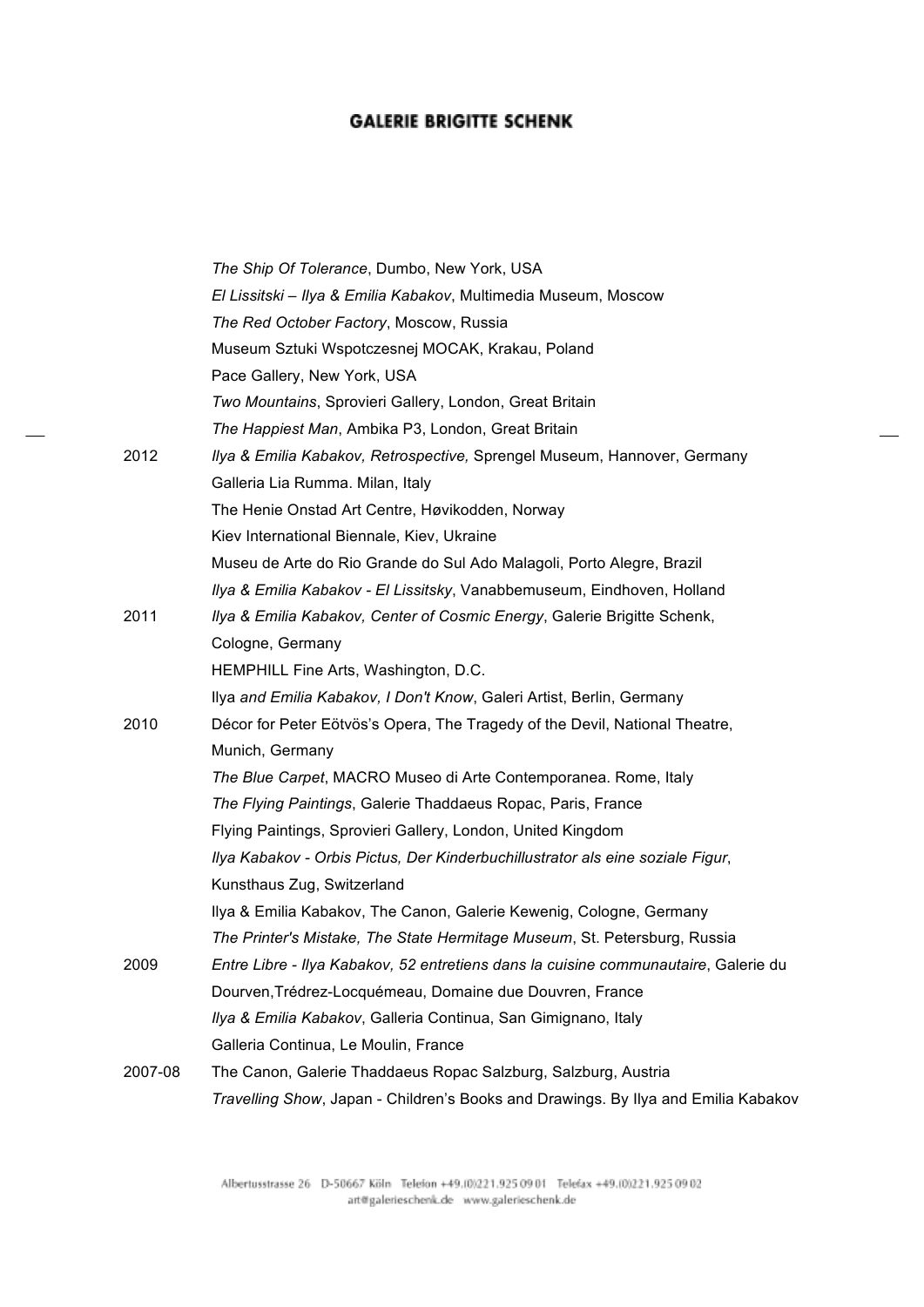|      | The Museum of Modern Art, Hayama, Kanagaua                                         |
|------|------------------------------------------------------------------------------------|
|      | Hiroshima City Museum of Contemporary Art, Hiroshima, Japan                        |
|      | The Setagaya Art Museum, Tokyo, Japan                                              |
|      | Ashikaga City Museum, Gunma, Japan                                                 |
|      | 2 Hokkaido Prefecture Museum, Japan                                                |
| 2006 | Atlas Sztuki, Lodz, Poland                                                         |
|      | Deweer Gallery, Belgium                                                            |
|      | Reykjavik Art Museum, Iceland                                                      |
|      | Sean Kelly Gallery, N.Y., USA                                                      |
|      | Galerie Kewenig, Cologne, Germany                                                  |
|      | Galerie Brigitte Schenk, Cologne, Germany                                          |
|      | Thaddeus Ropac Gallery, Paris, France                                              |
|      | The Theatrical projects, Versicherungskammer Bayern, Munich, Germany               |
|      | The Utopian, Kunsthaus Zug, Zug, Switzerland                                       |
|      | Installation Where Is Our Place?, Musée Les Abbatoirs, Toulouse, France 200 Years  |
|      | Since H.C. Andersen Birthday Installation, Nicolaj Art Center, Copenhagen, Denmark |
|      | Morning, Evening, Serpentine Art Gallery, London, England                          |
|      | The House of Dreams, Albion Gallery, London, England                               |
| 2005 | The White Cube, Niccolas Sprovieri Gallery, London, England                        |
|      | The Ship Of Siwa, with Egyptian Children, Installation/Performance, Siwa, Egypt    |
|      | Monument To Useless Things, Art Cologne, Galerie Brigitte Schenk, Cologne,         |
|      | Germany                                                                            |
|      | The Utopian City, Minoriten Galerien Graz, Graz, Austria                           |
| 2004 | Where Is Our Place?, Mori Art Museum, Tokyo, Japan                                 |
|      | The State Hermitage Museum, St. Petersburg, Russia. Organized by Guggenheim        |
|      | Foundation Museum, NY, USA                                                         |
|      | The Teacher and the Student, Charles Rosenthal and Ilya Kabakov, Cleveland         |
|      | Museum of Contemporary Art, Clevelnd, Ohio                                         |
|      | The Utopian City and Other Projects, Kunsthalle Bielefeld, Bielefeld, Germany      |
|      | Where Is Our Place?, MAXXI Museum of Contemporary Art, Rome, Italy                 |
| 2003 | Where Is Our Place?, 50th Venice Biennial, Fondazione Querini Stampalia, Venice,   |
|      | Italy                                                                              |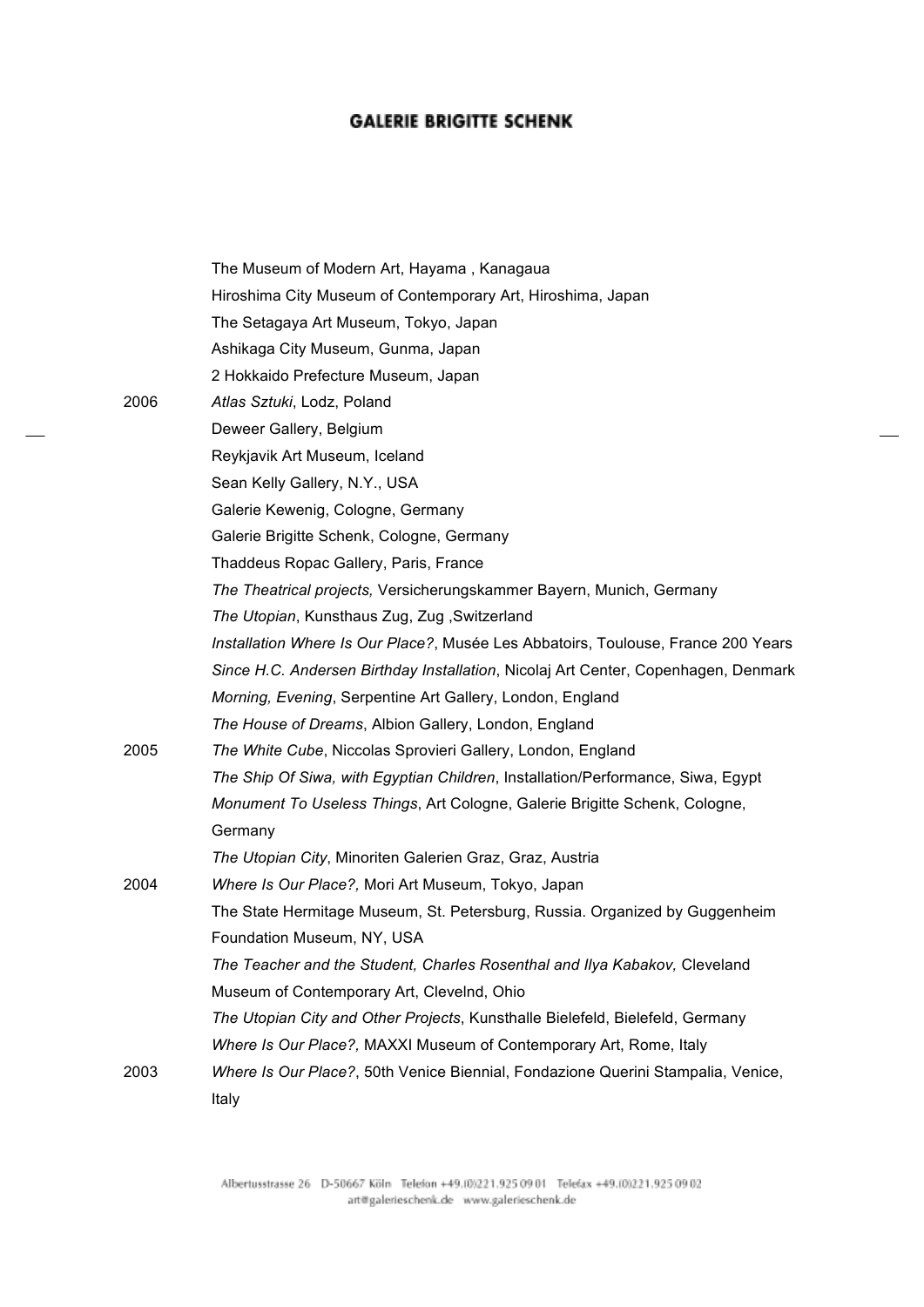|      | Traveling to Mori Art Museum, Tokyo and Museo Nazionale delle Art del XXI Secolo,  |
|------|------------------------------------------------------------------------------------|
|      | Rome, Italy                                                                        |
| 2002 | Universal System of Depicting Everything, Kunsthalle Göppingen, Göppingen,         |
|      | Germany                                                                            |
|      | Ilya Kabakov Children's Books and Related Drawings, The Chinati Foundation,        |
|      | Marfa, Texas.                                                                      |
| 2001 | The Palace of Projects, Kokerei Zollverein, Essen, Germany                         |
|      | 20 Ways to Get an Apple, Listening to the Music of Mozart, Columbus Museum of Art, |
|      | Columbus, Ohio,                                                                    |
| 2000 | The Palace of Projects, Armory, New York                                           |
|      | Ilya Kabakov, 1968-1998, Center for Cultural Studies, Bard College, New York       |
|      | Telstra Adelaide Festival 2000, Australia, Sydney                                  |
|      | Ilya and Emilia Kabakov, The Monument to a Lost Civilization, Art Museum,          |
|      | Ilya and Emilia Kabakov, The Monument to a Lost Civilizatio, Center for            |
|      | Contemporary Art, New Zealand                                                      |
|      | The Red Wagon, Wiesbaden Museum of Contemporary Art, Germany                       |
|      | The Arriving Archieve, Galerie der Stadt Bachnang, Germany                         |
|      | Ilya Kabakov Retrospective, Kunstmuseum Bern, Switzerland                          |
| 1999 | Galerie Thaddaeus Ropac, Salzburg, Austria                                         |
|      | Ilya Kabakov, Zeichnungen, Sprengelmuseum Hannover, Hannover, Germany              |
|      | The Monument to a Lost Civilization, Cantieri Della Zisa, Palermo, Italy           |
|      | The Boat of my Life, Duke University Museum, Duke, USA                             |
|      | The Old Library, University of Amsterdam, Amsterdam, The Netherlands               |
|      | The Life & Creativity of Charles Rosenthal, Museum of Contemporary Art, Mito,      |
|      | Japan                                                                              |
| 1998 | A Meeting, Jan Fabre and Ilya Kabakov, Deweer Art Gallery, Otegem, Belgium,        |
|      | The Metaphysical Man, permanent installation, Kunsthalle, Bremen, Germany          |
|      | The Roundhouse, London, Great Britain                                              |
|      | The Collector, Galerie Thaddaeus Ropac, Salzburg, Austria                          |
|      | 16 Installations, Museum van Hedendaagse Kunst, Antwerp, Belgium, (catalogue),     |
|      | My Grandfather's Shed, permanent installation Moenchehaus Museum für Moderne       |
|      | Kunst, Goslar, Germany,                                                            |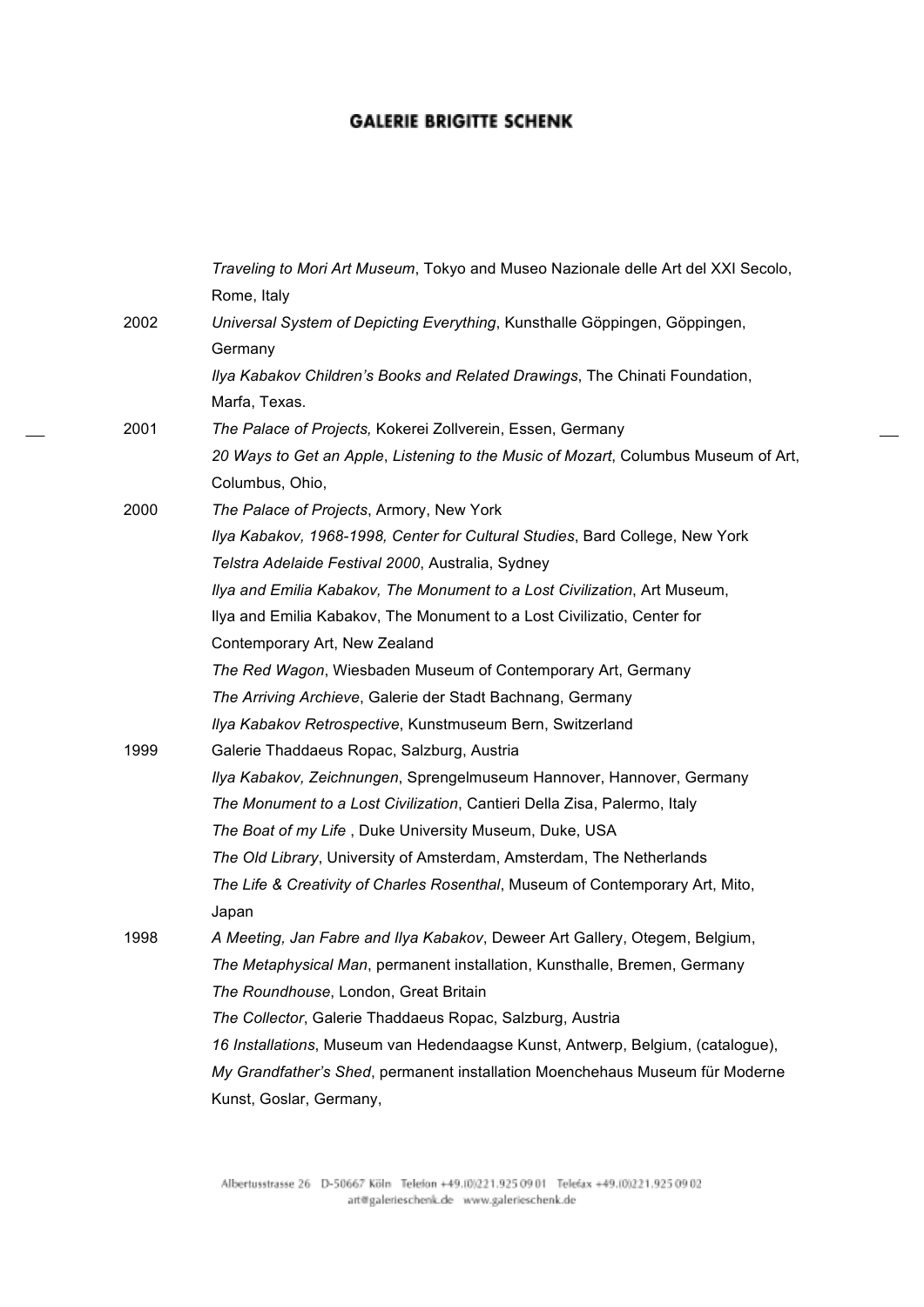|      | Ilya Kabakov in Moscow exhibtition and symposium, Manez & Soros Center,           |
|------|-----------------------------------------------------------------------------------|
|      | Retrospective of Drawings and Albums, Stadtgallery, Heerlen, The Netherlands,     |
| 1997 | It Happens Tomorrow, Galerie Weisses Schloss, Zürich, Switzerland,                |
|      | The Reading Room, Guild Hall Museum, East Hampton, USA                            |
|      | The Hospital, Five Confessions, Cap Street Project, San Francisco, USA            |
|      | Hochhaus zur Palme, Zurich, Switzerland                                           |
|      | The fallen Chandellier, Zurich, Switzerland                                       |
|      | The Artist's Library, Satani Gallery, Tokyo, Japan,                               |
|      | The Life of Flies, Barbara Gladstone Gallery, New York, USA                       |
|      | Monument to the Lost Glove, Public Art Fund New York, USA                         |
|      | Twenty Ways of Getting an Apple listening to Mozart's music, Moderna Galeria,     |
|      | Ljubljana, Slovenia, (catalogue)                                                  |
| 1996 | The World of Ilya Kabakov, Guild Hall Museum, East Hampton, USA                   |
|      | Ilya Kabakov, Storyteller, Kulturhus Copenhagen, Denmark                          |
| 1995 | The School Library, Stedelijk Museum, Amsterdam, The Netherlands                  |
|      | No Water, permanent installation, MAK Museum, Vienna, Austria                     |
|      | The Man Who Never Threw Anything Away, permanent installation, Museet For         |
|      | Samtidskunst, Oslo, Sweden                                                        |
| 1994 | Album of my Mother, Art Center, Ohio, USA                                         |
|      | Unrealized Projects, Art Center Reykjavic, Island                                 |
|      | Ilya Kabakov: In the Apartment of Nicolai Victorovich, Jablonka Galerie, Cologne, |
|      | Germany                                                                           |
|      | Artist's Despair or Conspiracy of Untalented, Barbara Weiss Gallery, Berlin,      |
|      | Germany,                                                                          |
|      | Five Albums The Museum of Contemporary Art, Helsinki, Finland,                    |
| 1993 | The Boat of My Life, Kunstverein, Salzburg, Austria                               |
|      | The Empty Museum, Staatliche Hochschule fur Bildende Kunste-Stadelschule,         |
|      | Frankfurt am Main, Germany                                                        |
| 1992 | Illustration as a way to survive, Kanaal Art Foundation, Belgium                  |
|      | Incident at the Museum or Water Music, music by Vladimir Tarasov, RFFA,           |
|      | New York, USA                                                                     |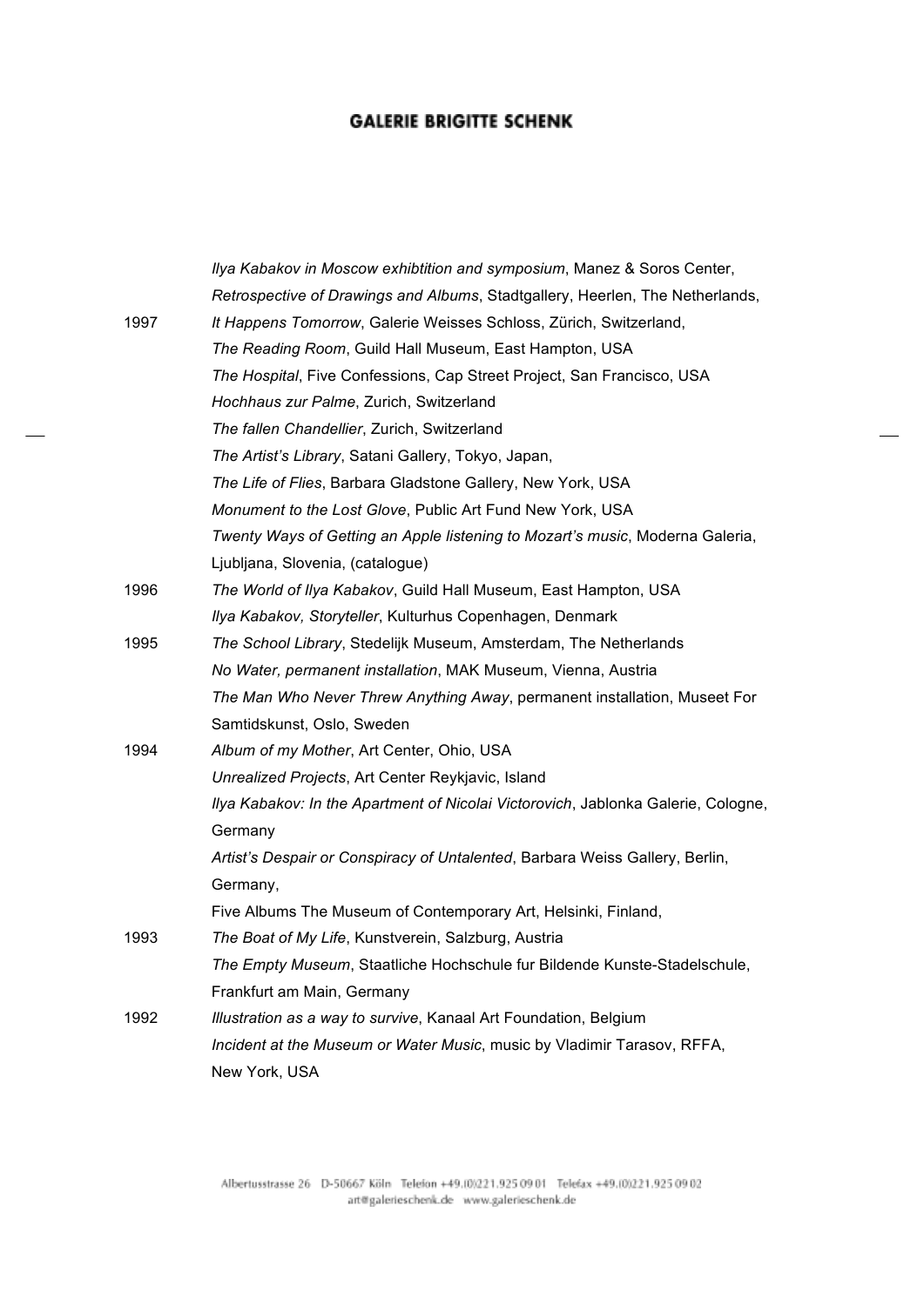|      | He Lost His Mind, Undressed, Ran Away Naked, Krannert Art Museum and Kinkead     |
|------|----------------------------------------------------------------------------------|
|      | Pavilion, Illinois, USA                                                          |
| 1991 | Sezon Museum of Modern Art, Nagano                                               |
|      | <i>The Targets, Peter Pakesch Gallery, Vienna, Austria,</i>                      |
|      | Ripped Off Landscape, permanent installation, Dresden Bank, Frankfurt, Germany,  |
| 1990 | The Ship, Neue Galerie of Museum Ludwig, Aachen, Germany                         |
|      | He Lost His Mind, Undressed, Ran Away Naked, RFFA, New York, USA                 |
| 1989 | Who Are These Little Men, Institute of Contemporary Art, Philadelphia, USA       |
| 1988 | Neue Galerie, Schlossli Gotzental, Dierikon, Switzerland                         |
|      | Kunstverein, Bonn, Germany                                                       |
|      | Ten Characters, RFFA, New York, USA                                              |
| 1987 | The 60s-70s (with I. Tschuikov), Museum für Gegenwartskunst, Basel, Switzerland, |
| 1986 | Concert for a Fly, Neue Galerie, Schlossli Gotzental, Dierikon, Switzerland,     |

#### **PUBLICATIONS**

| 1998 | The Palace of Projects, Upper Campfield Market, and the Crystal Palace, Reina      |
|------|------------------------------------------------------------------------------------|
|      | Sofia, Madrid                                                                      |
|      | 16 Installations, Museum van Hedendaagse Kunst, Antwerp, Belgium                   |
|      | Treatment with Memories, Nationalgalerie im Hamburger Bahnhof, Museum für          |
|      | Gegenwart, Berlin, German                                                          |
|      | University of Champaign, Illinois, USA                                             |
|      | 1997 Twenty Ways of Getting an Apple listening to Mozart's music, Moderna Galeria, |
|      | Ljubljana, Slovenia                                                                |
| 1996 | The Reading Room, Retrospective, Deichtorhallen Hamburg, Germany                   |
|      | On The Roof, Palais des Beaux-Arts, Brussels, Belgium,                             |
|      | <b>Voices Behind the Door</b>                                                      |
|      | Music on the Water, Landeskulturzentrum, Salzau, Kiel, Germany,                    |
|      | A Retrospective with Drawings, Thea Westreich in collaboration with Barbara        |
|      | Gladstone Gallery, New York, USA                                                   |
| 1995 | C'est ici que nous vivons / We are living here, Centre George Pompidou, Paris,     |
|      | France                                                                             |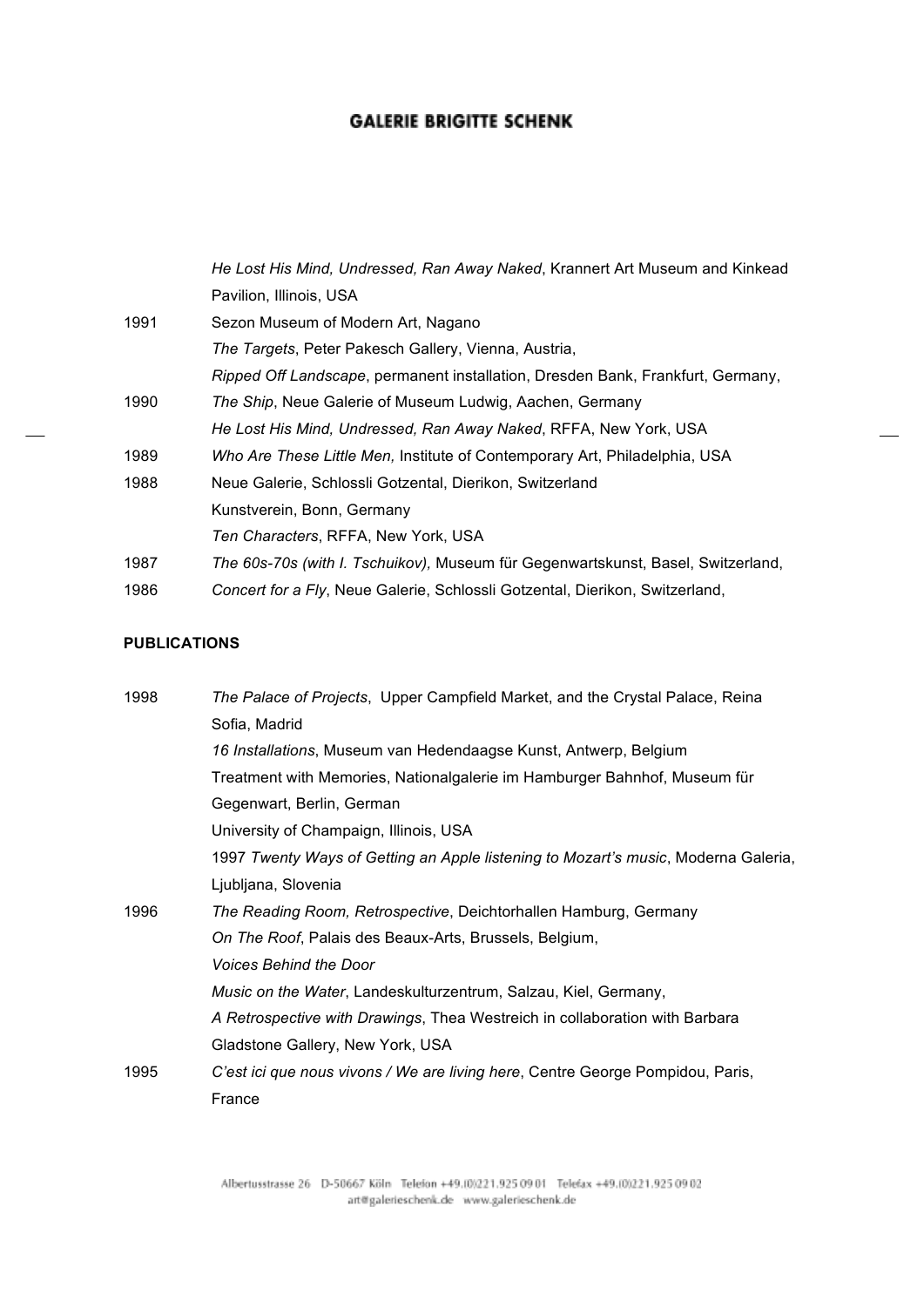|      | The Boat of My Life, Unrealized Projects, Festspielhaus Hellerau, Dresden, Germany |
|------|------------------------------------------------------------------------------------|
|      | Le Collectioneur, Galerie Thaddaeus Ropac, Paris, France                           |
|      | Ilya Kabakov. The sea of voices, Kunstmuseum, Basel, Switzerland                   |
| 1994 | Ilya Kabakov and Joseph Kosuth: The corridor of Two Banalities, Center for         |
|      | Contemporary Art, Warsaw, Poland                                                   |
|      | Album of my Mother, Le Magasin Grenoble, France                                    |
|      | Ilya Kabakov: Operation Room, Mother and Son                                       |
| 1993 | NOMA, Moscow Conceptual Circle installation, Kunsthalle, Hamburg, Germany          |
|      | Ilya Kabakov - The Big Archive, Stedelijk Museum, Amsterdam, The Netherlands       |
| 1992 | In Memory of Pleasant Recollections, Deweer Art Gallery, Otegem, Belgium,          |
|      | Ilya Kabakov, Galleria Sprovieri, Rome, Italy                                      |
|      | On the Communal Kitchen, New Documents, Galerie Dina Vierny, Paris, France         |
|      | Life of Flies, Kölnischer Kunstverein, Cologne, Germany                            |
| 1991 | 52 Entretiens dans la Cuisine Communitaire, Dialogue with Yuri Kuper Ateliers      |
|      | Municipaux d'Artistes, Marseille, Paris                                            |
|      | Ilya Kabakov (3 inst. from Ten Characters), The Power Plant, Toronto, Canada       |
| 1990 | My Motherland/The Flies, Wewerka and Weiss Galerie, Berlin, Germany                |
|      | Seven Exhibitions of one Painting, Kasseler Kunstverein, Kassel, Germany           |
|      | Ten Characters, Hirshhorn Museum and Sculpture Garden, Smithsonian Institution,    |
|      | Washington, D.C., USA                                                              |
|      | The Rope of Life & Other Installations, Fred Hoffman Gallery, Santa Monica, CA,    |
|      | <b>USA</b>                                                                         |
| 1988 | Ten Albums, Portikus, Frankfurt, Germany                                           |
|      | Before Supper, Kunstverein, Graz, Austria                                          |
| 1985 | Along the Margins, Kunsthalle, Bern, Switzerland,                                  |
|      | Kabakov, Dina Vierny Gallery, Paris, France                                        |

#### **HONORS AND AWARDS**

2015 Award For Excellence in Arts, Appraisers Association of America,Inc., New York, USA